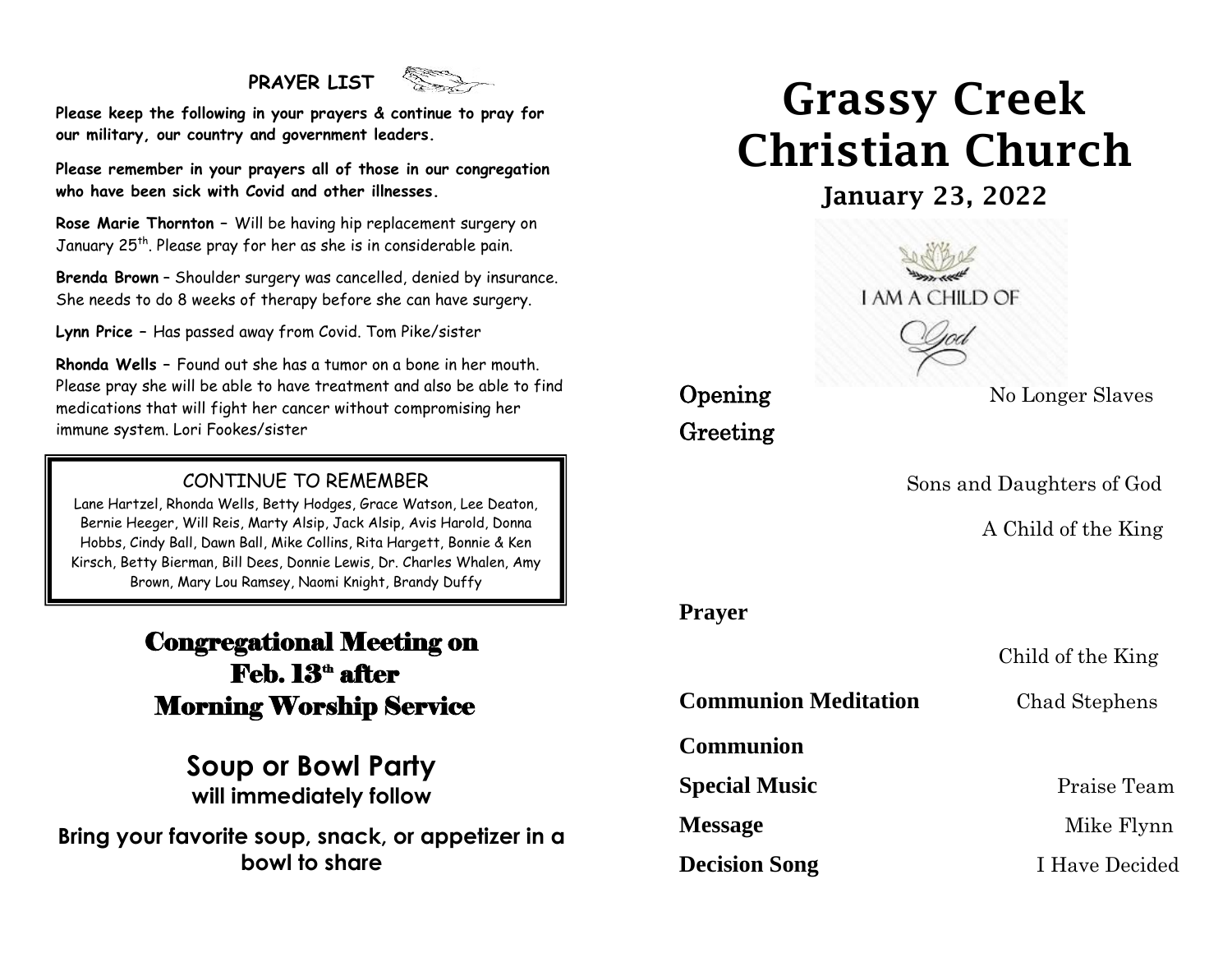# January Serving Schedule

#### Communion Meditation

1/23 – Chad Stephens 1/30 – YOUTH

Elder Baptism Service – Tony James Praise Team - 1/23 - Mike's Team 1/30 - YOUTH Decorating the Sanctuary – Sherry Pennington Wee Worship – Patti Flynn/Aimee Gallagher Welcome Team – Lori & Phil Fookes

\* \* \* \* \* \* \* \*

## February Serving Schedule

#### Communion Meditation

2/6 – Fisher Hurst 2/13 – Roger Hurst 2/20 – Kirt Brown 2/27 – Noble Martin

Elder Baptism Service – Noble Martin Worship Leader – Pam Taylor Praise Team – Joanne Hicks, Alan Whaley, Cody Kirsch, Karen Reid, Angie McPherson, Andi & Jeremy Oldham Instruments – Aimee Gallagher Sound Board – Ethan Stahl Video/Computer – Cullen Beard Decorating the Sanctuary – Lora Whaley Wee Worship – Shelley McCarty & Ann Stamper Welcome Team – Sandy & Taylor James

# Special Music Schedule



# women's bible study

*Kenna Knight is doing a Bible Study on Max Lucado's Book, You Were Made for this Moment.*

*The Bible Study will begin on January 26 and is a five-session study online. You will need to purchase a book and study guide. Full details are on the bulletin board.*

*If you are interested in joining, please contact Kenna Knight @ 859-462-4433*



*Offering 1/16– Attendance – 112 1/16– Offering - \$10,153.88 Amount needed each week - \$6,298.08*